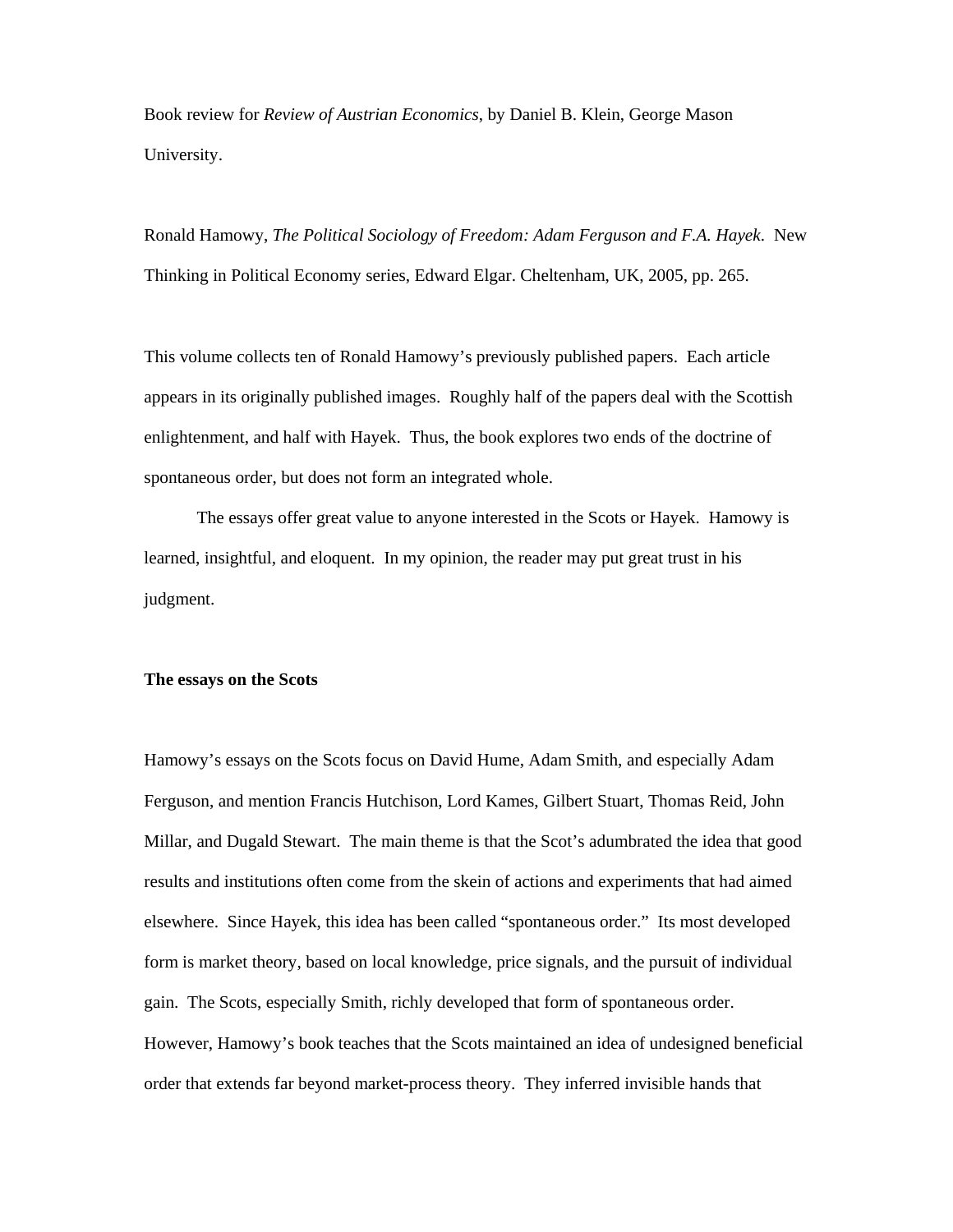reached to the dynamics of moral sentiments, culture, and the historical evolution of political institutions. In these contexts, "spontaneous" would not translate into "free." The Scots certainly tended to be libertarian in their policy views, and the libertarian idea of liberty was fundamental in their thought (e.g., 167). But those features can divert readers from the fact that they believed in invisible hands at the level of governmental selection and emergence. This is true also of Adam Smith, whose statements about moral sentiments and the history of political institutions often assert invisible-hand results that would involve mechanisms quite beyond the level of Hayekian spontaneous order. As Hamowy summarizes the Scot's key theme:

[Social] structures come into being as a consequence of the aggregate of numerous discrete individual actions, none of which aims at the formation of coherent social institutions. Society is not the produce of calculation but arises spontaneously, and its institutions are not the result of intentional design but of men's actions which have as their purpose an array of short-term private objectives. (p. 39)

The complex social patterns of Smithian market dynamics are not the only, and maybe not even the most central, representative of Scottish spontaneous-order thinking. Their focus was more on the historical emergence of institutional structures, not on the price mechanism and the like.

The spontaneous-order belief lent itself to a certain pride and confidence in current institutions. The Scots were disposed to the "Whig theory of history," which said that the centuries leading up to the present (the eighteenth century) were a history of progress, arrived at by spontaneous developments, not intelligent design. Hamowy points out the key tension in Scottish thought, a tension between two meanings of "spontaneous." At the higher,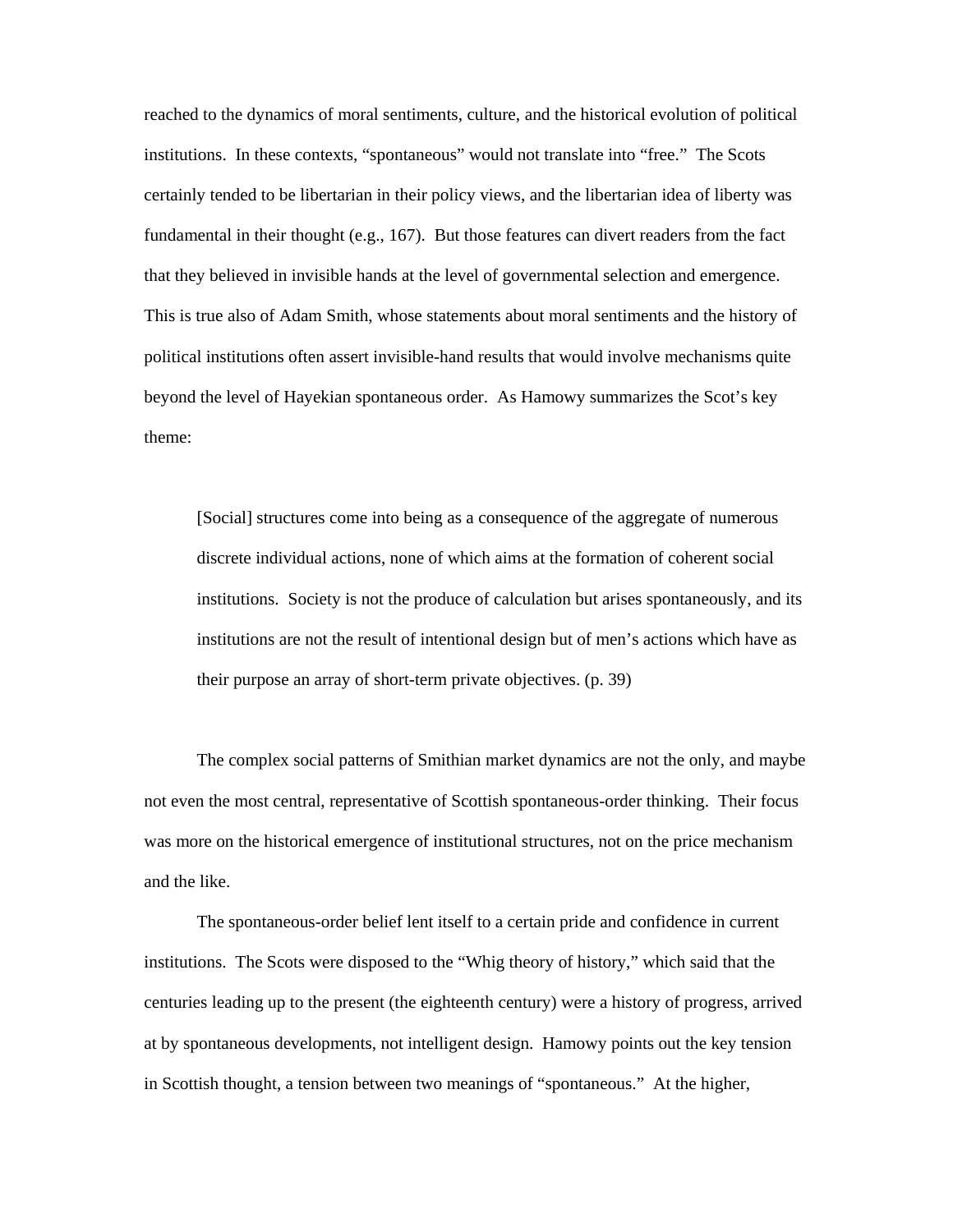historical level, where "spontaneous" involves episodic political machinations, the Scots exhibited what Hamowy calls a "conservative bias," a Whiggish pride, that "militates against any program of comprehensive reform" (p. 71). At the market-theory level, where "spontaneous" means free, spontaneous order theory would seem to call for comprehensive reform wherever political institutions still stood in the way of freedom.

Hamowy's essays have helped me to understand the Adam Smith paradox. Adam Smith generally propounds natural liberty, often quite ardently, and closely linked natural liberty with his system of justice. Yet on numerous interventions that Smith should have opposed and that were the *status quo* in his Scotland, Smith either waffles (e.g., on education) or gives endorsement (e.g., on usury, the option clause, small-denominated notes, paying workers in kind). Hamowy's book helps one to understand that the Scottish circle was a kind of cultural royalty, and that Smith was the king. Smith may have felt that making challenging claims for liberty would not have befitted his cultural position and in the long term would have forsaken the royal air that he enjoyed and cultivated. Further, Hamowy's insight into the larger, Whig spontaneous-order view, suggests that Smith was simply unenthusiastic about any systematic program aiming to reforming policy to fit a simple maxim like the liberty maxim. Maybe Smith's oppositions to libertarian reforms (such as on education) were sincere, maybe some (such as on the financial restrictions) were more diplomatic, because lifting his declared adherence to the liberty maxim from 90 to 97 percent would have offended the gradualist Whig sensibility, and, again, would have sacrificed the air of cultural royalty. In the later case, maybe Smith figured that he would leave some of the policy battles to future liberal authors. After Bentham smashed Smith on usury restrictions, Smith, it is said, conceded orally to his intimates that Bentham was right, but he did not put such concession into print, nor did he revise his endorsement of usury restrictions in the subsequent editions of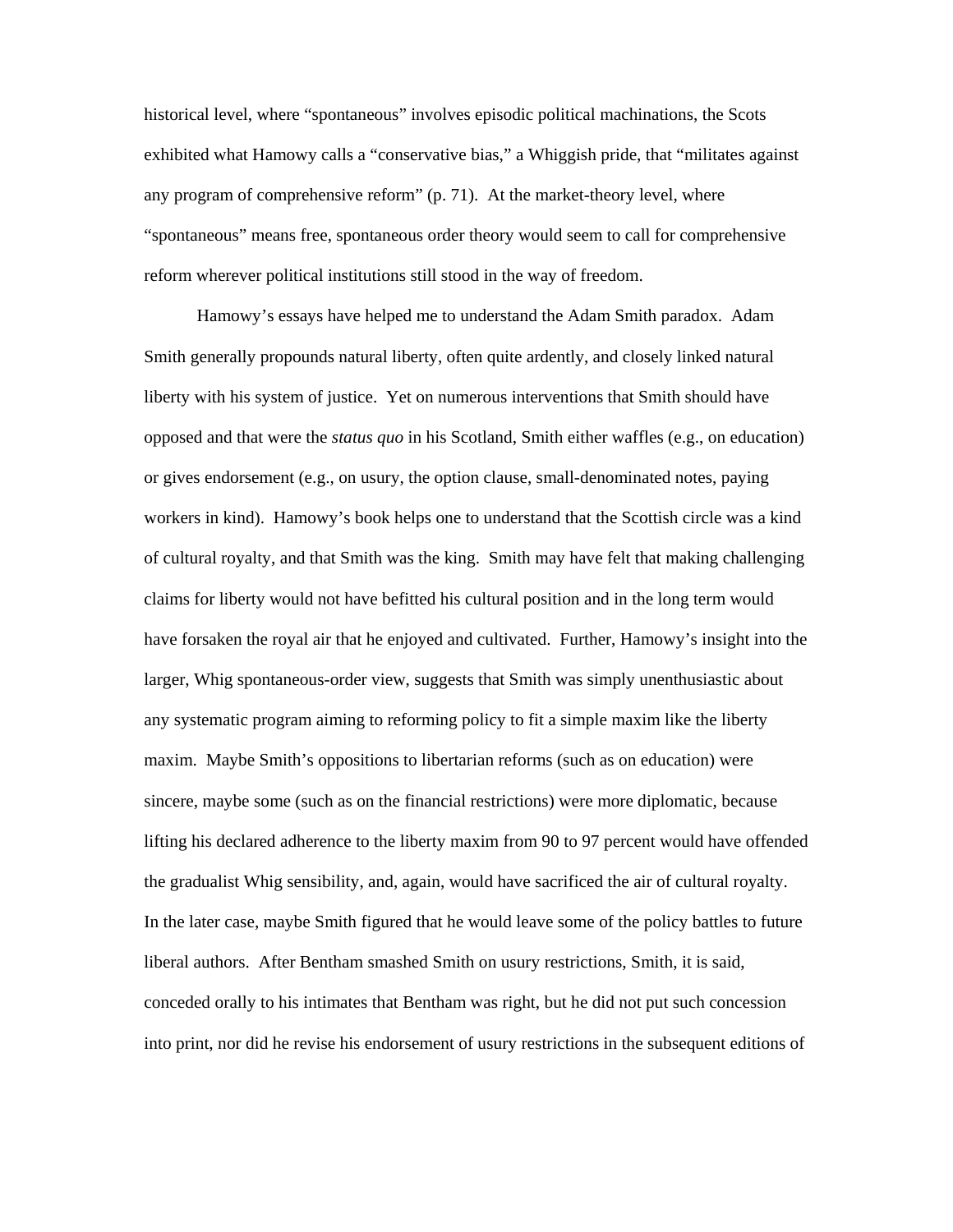*The Wealth of Nations*. (By the way, Benthan's critique is a brilliant and inspiring sample of Hayekian criticism of interventionism.)

Hamowy often says or implies that the Scots developed a theory of spontaneous order, which had applications both at the level of government itself and at the level of social processes like the market economy and evolution of language. Here I offer a criticism. Hamowy seems to count as "a theory of spontaneous order" any discussion that maintains that results, especially beneficial social structures, tend to come about without design. Although the Scots maintained that political institutions adapted and improved historically toward structures that were never foreseen, they do not seem to have formulated mechanisms in that realm that would provide a general account of such beneficial results. From reading Hamowy's essays and Smith, I have the impression that the Scots do not have a theory of spontaneous political order like they have a theory of spontaneous economic order. It seems, rather, that they trace the evolution of institutions historically and show spontaneous development, without really formulating general mechanisms that characterize those developments. In treating political institutions, the Scots put forth a *doctrine* of spontaneous order, but did they provide a *theory* of spontaneous order? I'm not so sure they did.

## **The essays on Hayek**

Of the six essays on Hayek, three are significant criticisms. The criticisms again revolve around the tension between guarding the gradual process of political adaptation and criticizing existing political institutions for not being more libertarian.

The first critical essay is Hamowy's famous criticism of Hayek's efforts at defining *liberty* in *The Constitution of Liberty*. In that great work of political philosophy, Hayek never came out and defined liberty in the intuitive, classical fashion of Locke and the Scots, rooted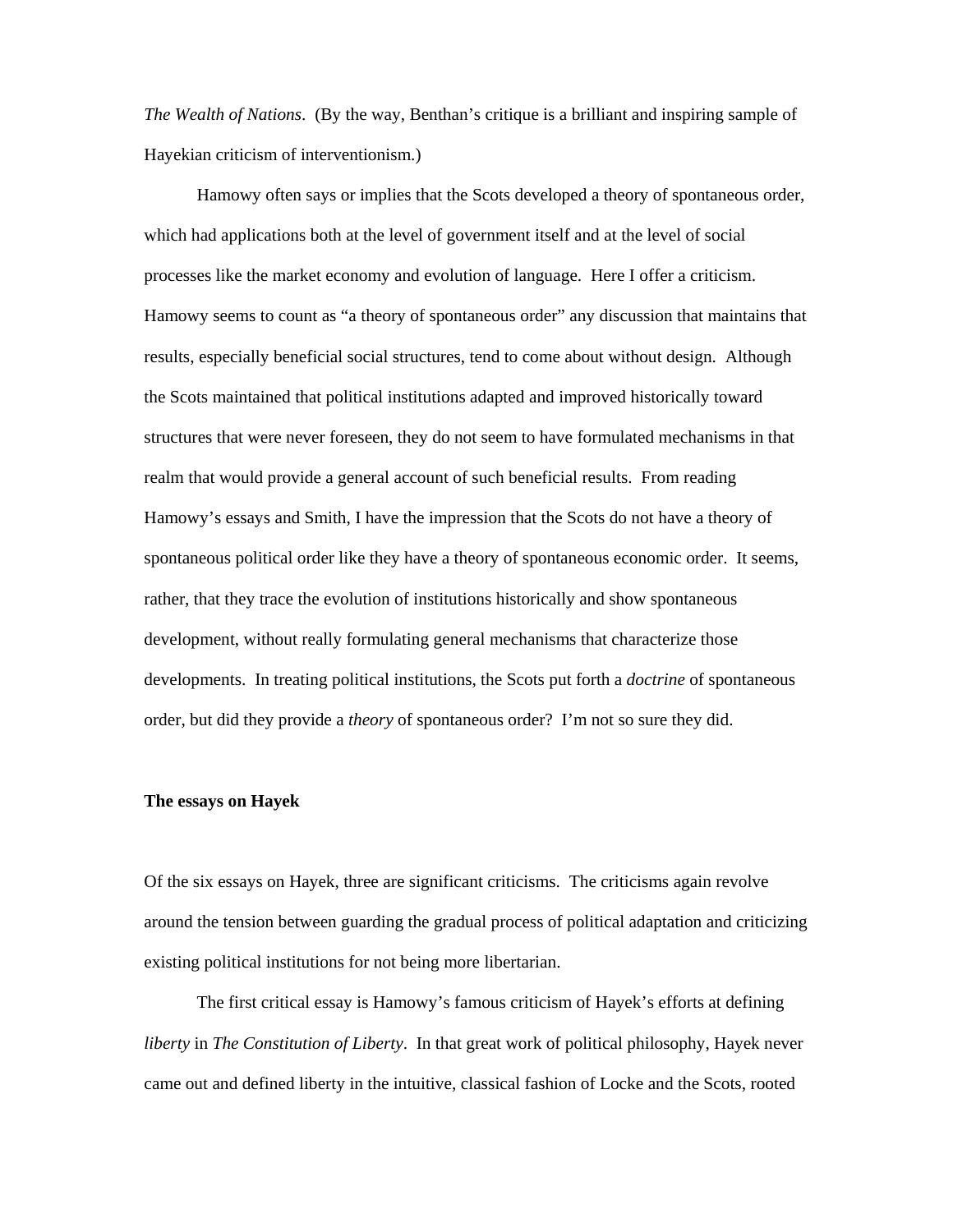in the reciprocal logic of property and consent. In brief, liberty is freedom from others messing with your stuff. Instead, Hayek offered a series of circumlocutions, including ones about "abstract rules," "general rules," and being free of the "arbitrary will" of another, all deriving from his emphasis on the rule of law. As I see it, Hayek characterized liberty by reference to some of its important and appealing correlates, but avoided saying what liberty is. Hamowy dissects the various characterizations offered by Hayek, and shows that they do not provide a viable definition of liberty. Hamowy was the first of many to take Hayek to task on this matter.

Next, Hamowy criticizes Hayek's model of an ideal constitution, offered in the third volume of *Law, Legislation and Liberty*. In offering formal qualities of law and a structure for law and government, Hayek again resorts to abstract circumlocutions of unknown and dubious content. Hamowy hammers him again for failing to get down to brass tacks:

Only by placing unequivocal, substantive limitations on what laws may be enacted would it be possible to control the areas in which the legislature may intervene, and, even then, one would still require a vigilant and suspicious judiciary to ride herd on the legislature. The decisions concerning which areas must be off limits to the legislature can be made only on the basis of a theory of rights, which logically precedes a theory of government. This is a conception that Hayek, for some reason, fails to come to grips with  $\dots$  (p. 235)

Hamowy writes that Hayek's whole model of government is "conceived in the mistaken notion that the political mechanism in society can itself be made subject to its own order" (p. 236). Again, Hamowy faults Hayek for not recognizing that within liberal civilization, a presumption of Hayek's conversation, there sits on the tabletop of our cultural living-room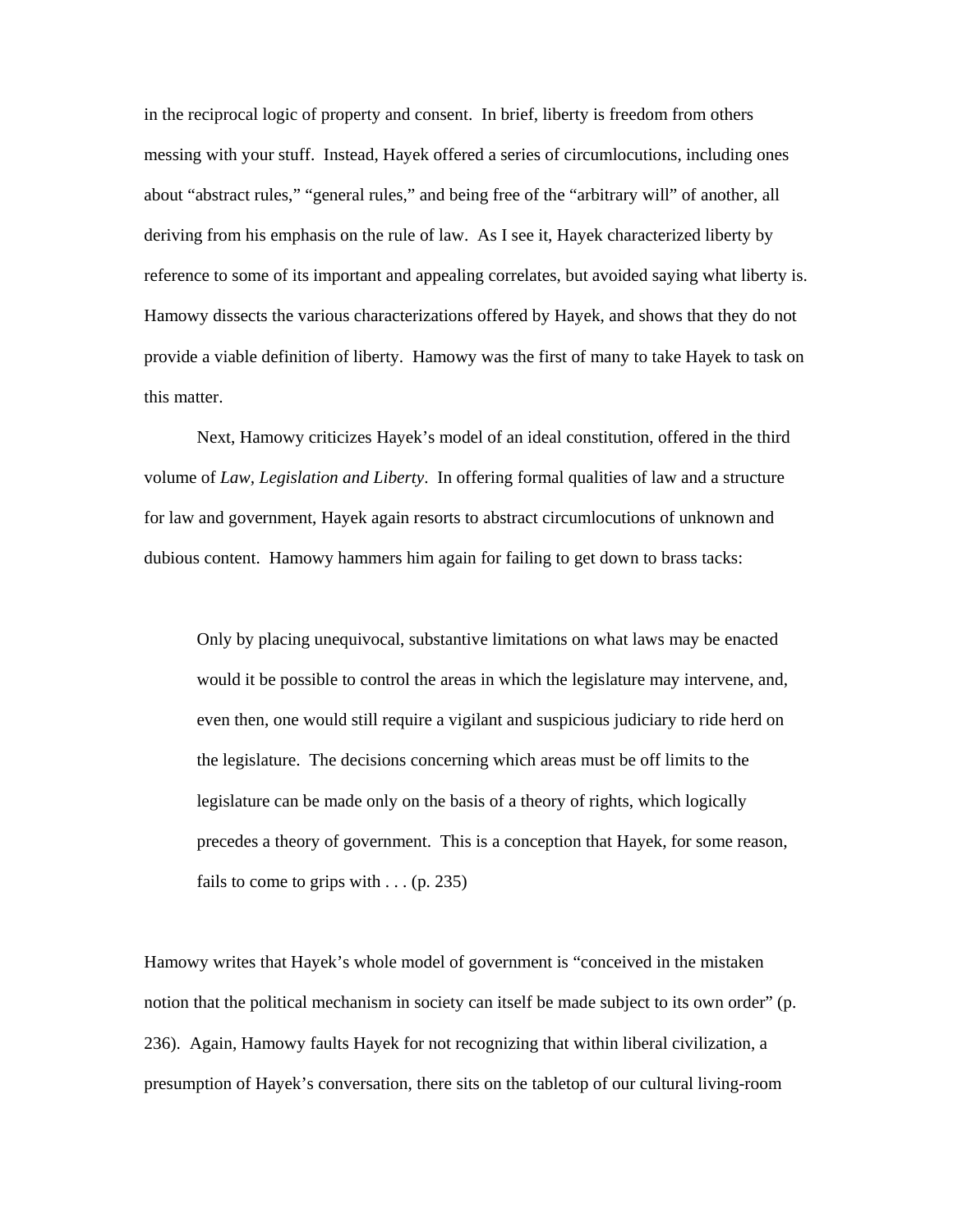what Smith called "the obvious and simple system of natural liberty," plain and intelligible to common understandings. Hayek should recognize its availability, its independent status, and explicitly use it as brickwork in his notes on a model political constitution.

The final critical essay concerns Hayek's tale of the common law. Hayek's idea of spontaneous order is most prominently applied to the complex workings of the economy— "the incredible bread machine"—but also finds application in the evolution of customs, language, law, and science. Hayek was keen to show the viability of capturing a dynamic system of law under the conceptual umbrella of spontaneous order. In making his case, he portrayed the English common law as such a system. Hamowy looks hard at the history and character of English common law, and concludes that Hayek's historic tale fails on two counts: first, its substance was not all that libertarian, and second, its evolution was not all that spontaneous. Hamowy advises us against citing the English common law as an example of spontaneous-order law.

Although not stated as such, the underlying theme of the volume is that, when the idea of liberty finds a kind of historical ascendancy, it is tempting for the libertarian to claim some kind of invisible-hand process at work in that ascendancy. But the institutions within which liberty was ascendant will not be entirely libertarian, maybe even grossly anti-libertarian in some respects. Liberty might then be used as an engine of criticism of the status quo. The principle criticizes and proposes to change the very set of institutions from which it draws authority.

Hamowy's essays provide insights into this tension. If they have a tendency, it is toward the view that authority ought to flow not from institutional lineage, but rather from responsible argumentation and learning. Hamowy's ideas of liberty and justice are more in keeping with his close friend Murray Rothbard, who saw liberty as an unrelenting challenge to any form of institutionalized coercion. Oddly, not once does Hamowy mention or cite